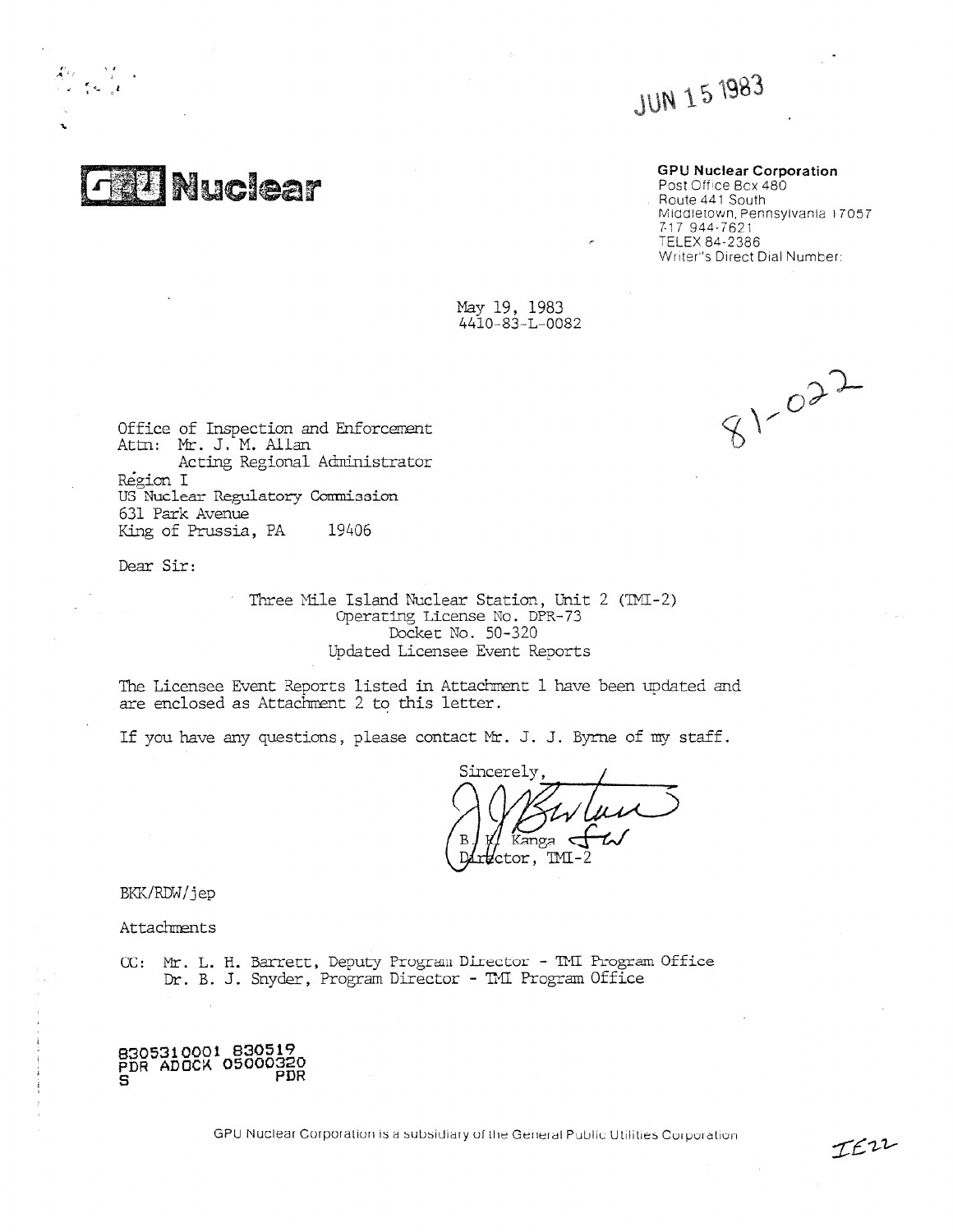$\frac{1}{2}$  $\overline{\phantom{a}}$ 

|  |  |  | LIST OF UPDATED LICENSEE EVENT REPORTS |
|--|--|--|----------------------------------------|
|  |  |  |                                        |

 $\mathfrak{g}_1$ 

 $\ddot{\phantom{a}}$ 

> $\ddot{\cdot}$  $\ddot{\phantom{a}}$

 $\omega$ 

 $\sim 10^{-11}$ 

| LER NO.    | LER NO.   |
|------------|-----------|
| $80 - 01$  | $81 - 12$ |
| $80 - 05$  | $81 - 20$ |
| $80 - 07$  | $81 - 22$ |
| $80 - 12$  | $81 - 23$ |
| $80 - 49$  | $81 - 32$ |
| $80 - 54$  | $81 - 34$ |
| $80 - 55$  | $81 - 35$ |
| $80 - 56$  | $81 - 36$ |
| $80 - 57$  | $81 - 38$ |
| $81 - 04*$ | $82 - 34$ |
| $81 - 08$  |           |
| 81-10      |           |

\* Event date on original Licensee Event Report was incorrect. Thisrevision corrects the event date.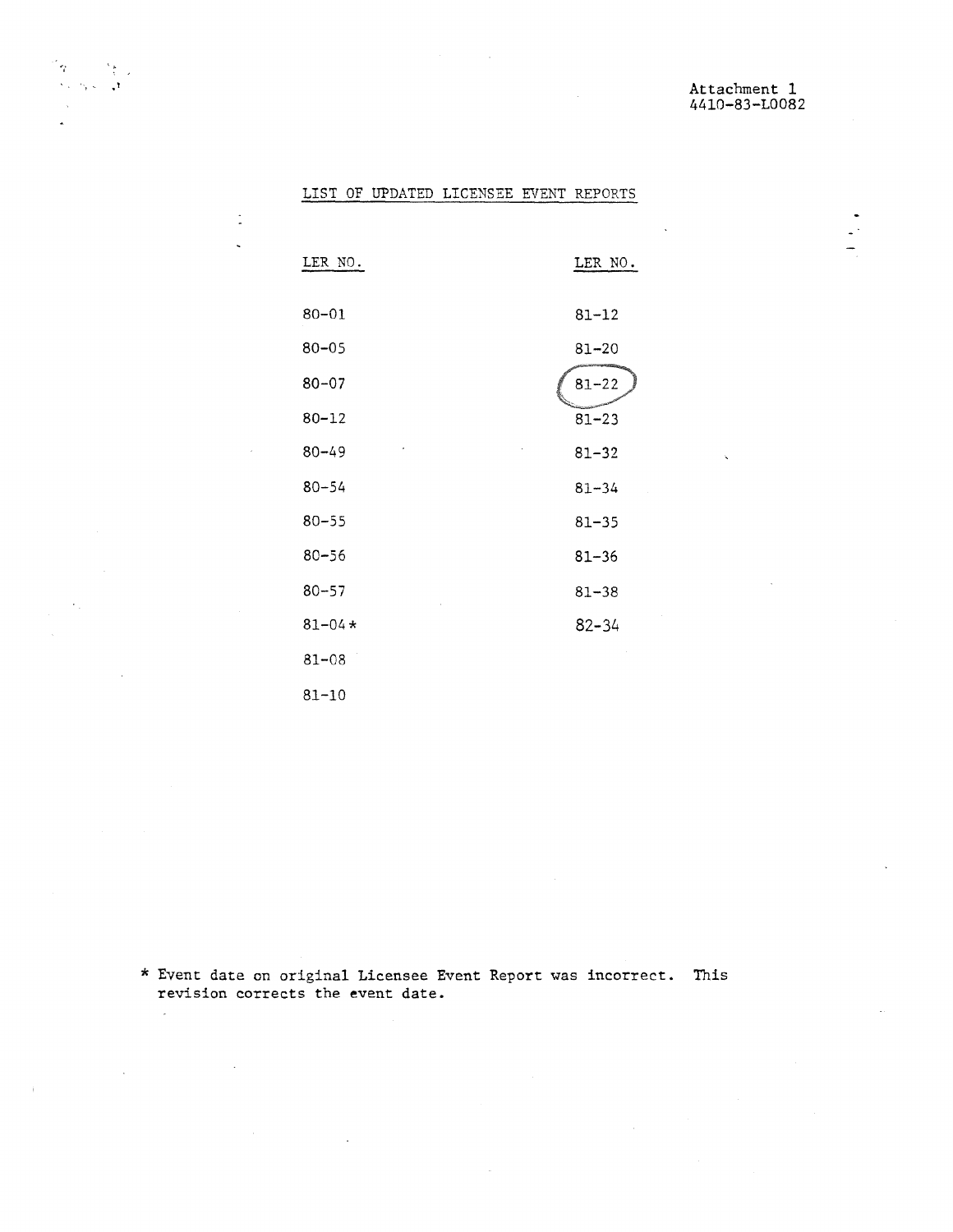\_

# LICENSEE EVENT REPORT NARRATIVE REPORT TMI-II LER 81-022/03X-1 EVENT DATE - September 9, 1981

## I. EXPLANATION OF OCCURRENCE

,

A surveillance procedure, Gas Partitioner Channel Calibration, was scheduled for performance September 2, 1981 with late date of September 4, 1981. During the time interval of September 2, 1981 to September 4, 1981, the Chemistry Technicians, who are shared with Unit 1, were heavily involved with the Unit 1 Hot Functional Testing and Accident Analysis Training. The surveillance which was located in Unit 2 Chem. Lab., was not performed. When the Chemistry Foreman checked on the surveillance September 8, 1981, he found it not completed and immediately assigned a technician to perform the surveillance.

## II. CAUSE OF THE OCCURRENCE

Heavy technician workload combined with a lack of familiarity with surveillance schedules and laboratory operations by the new Chemistry Foreman.

III. CIRCUMSTANCES SURROUNDINC, THE OCCURRENCE

At the time of the occurrence, the Unit 2 facility was in a long-term cold shutdown state. The reactor decay heat was being removed via loss to ambient. Throughout the event there was no effect on the Reactor Coolant System or the core.

### IV. CORRECTIVE ACTIONS TAKEN OR TO BE TAKEN

#### IMMEDIATE

Completed the surveillance satisfactorily September 8, 1981.

The Chemistry foreman was counseled by the Chemistry Supervisor on the importance of surveillance performance and on improved methods for getting work done on time utilizing his existing resources.

#### LUNG TERM

Unit II presently employs its own Chemistry Technicians. This is designed to prevent further occurrences of the above event when technicians were shared between Unit I and Unit II.

## V. COMPONENT FAILURE DATA

N/A